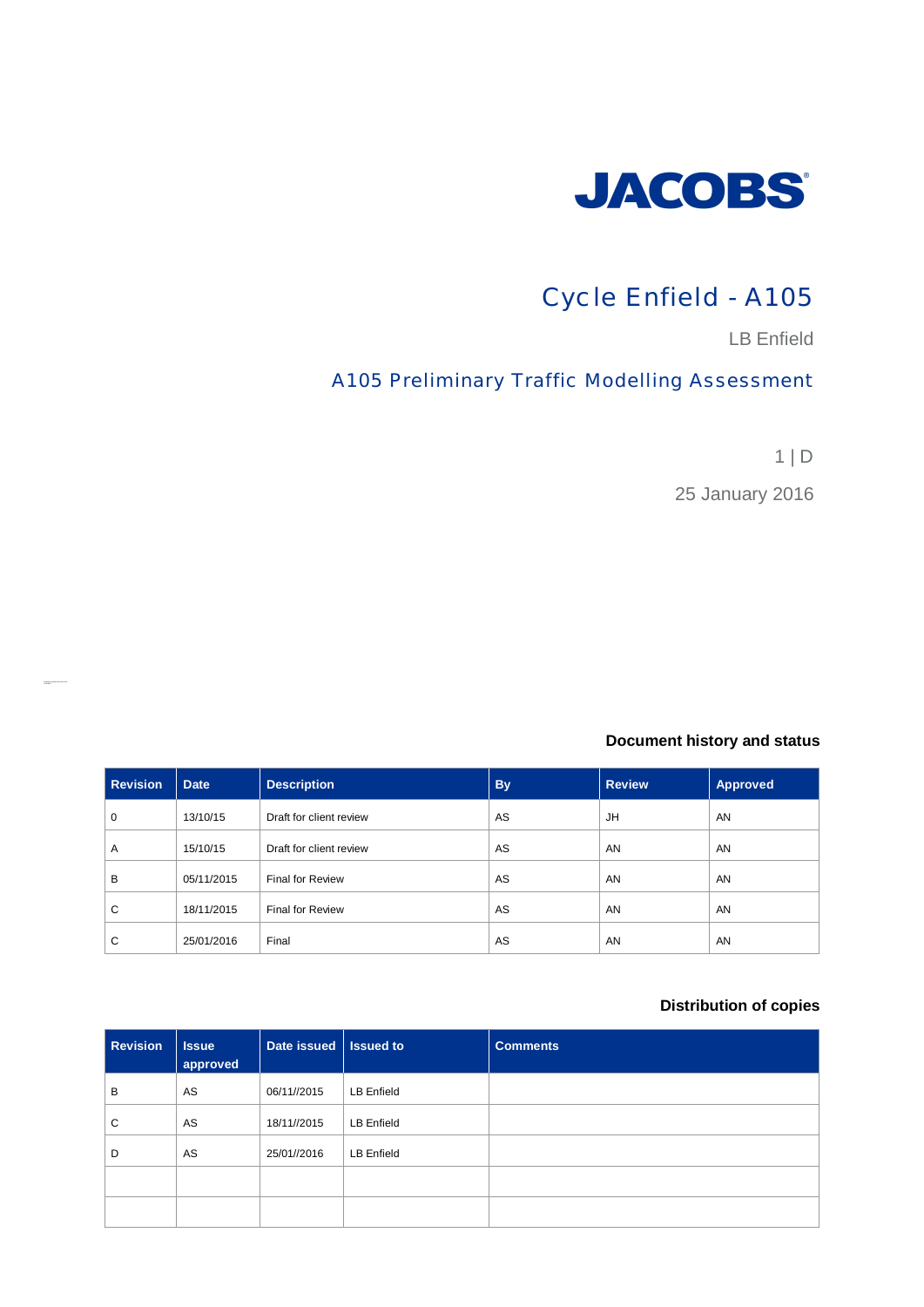

## **Cycle Enfield - A105**

| Project no:      | B240G001                                                                                                                                                                                  |
|------------------|-------------------------------------------------------------------------------------------------------------------------------------------------------------------------------------------|
| Document title:  | A105 Preliminary Traffic Modelling Assessment                                                                                                                                             |
| Document No.:    |                                                                                                                                                                                           |
| Revision:        | D                                                                                                                                                                                         |
| Date:            | 25 January 2016                                                                                                                                                                           |
| Client name:     | LB Enfield                                                                                                                                                                                |
| Client no:       |                                                                                                                                                                                           |
| Project manager: | Alex Stebbings                                                                                                                                                                            |
| Author:          | Alex Stebbings                                                                                                                                                                            |
| File name:       | I:\UNIF\Projects\NCC Traffic Team Project Library\Enfield Mini Holland\Route<br>A105\Deliverables\Reports\Modelling Summary Report\A105 Preliminary Traffic<br>Modelling Report RevD.docx |

Jacobs U.K. Limited

New City Court 20 St Thomas Street London SE1 9RS United Kingdom T +44 (0)20 7939 6100 F +44 (0)20 7939 6103 www.jacobs.com

© Copyright 2015 Jacobs U.K. Limited. The concepts and information contained in this document are the property of Jacobs. Use or copying of this document in whole or in part without the written permission of Jacobs constitutes an infringement of copyright.

Limitation: This report has been prepared on behalf of, and for the exclusive use of Jacobs' Client, and is subject to, and issued in accordance with, the provisions of the contract between Jacobs and the Client. Jacobs accepts no liability or responsibility whatsoever for, or in respect of, any use of, or reliance upon, this report by any third party.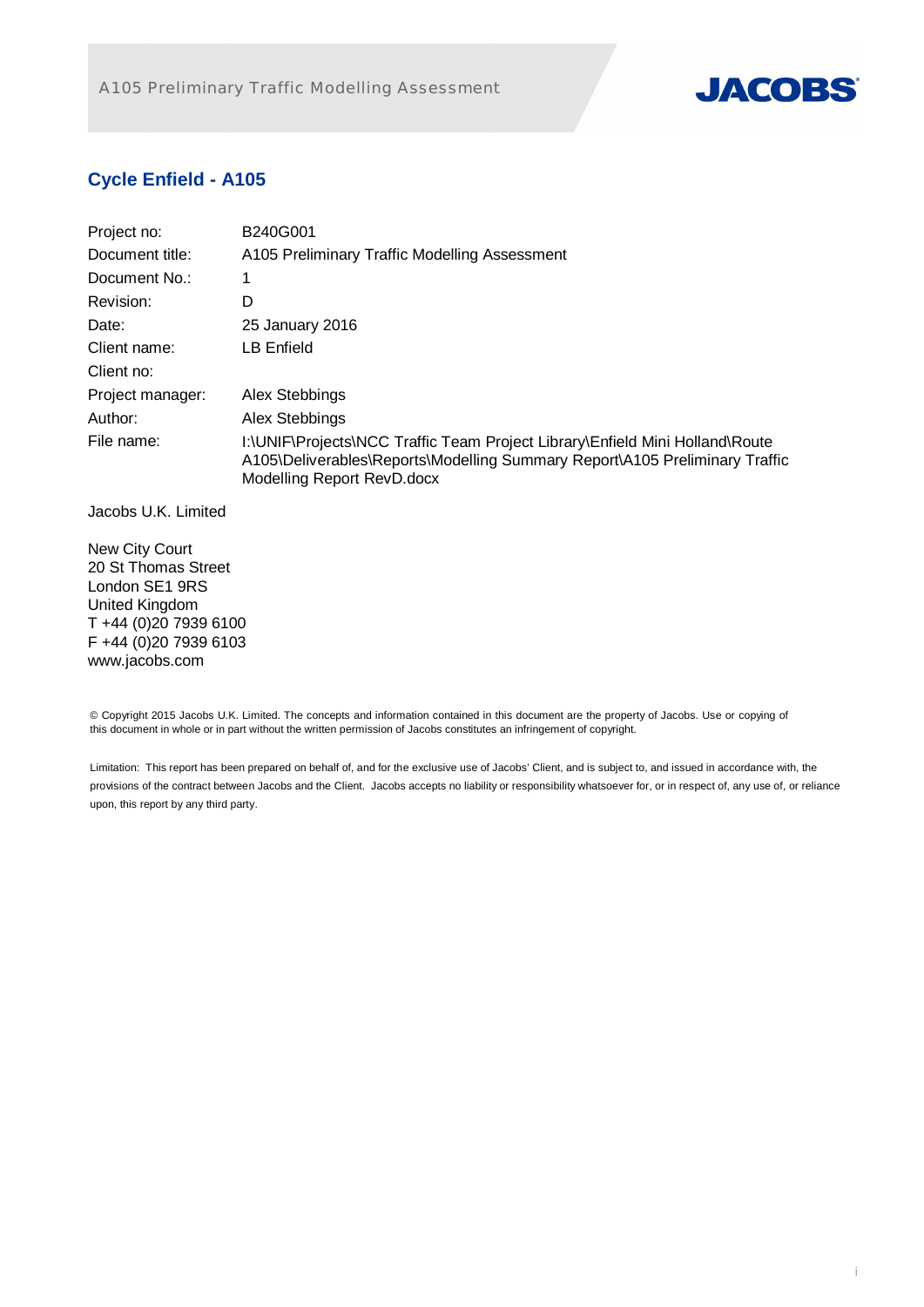

### **Contents**

| 1.  |  |
|-----|--|
| 1.1 |  |
| 1.2 |  |
| 1.3 |  |
| 2.  |  |
| 2.1 |  |
| 2.2 |  |
| 2.3 |  |
| 2.4 |  |
| 2.5 |  |
| 2.6 |  |
| 2.7 |  |
| 3.  |  |
| 3.1 |  |
| 3.2 |  |
| 3.3 |  |
| 3.4 |  |
| 3.5 |  |
| 3.6 |  |
| 3.7 |  |
| 3.8 |  |

**Appendix A. : Junction Results Summary**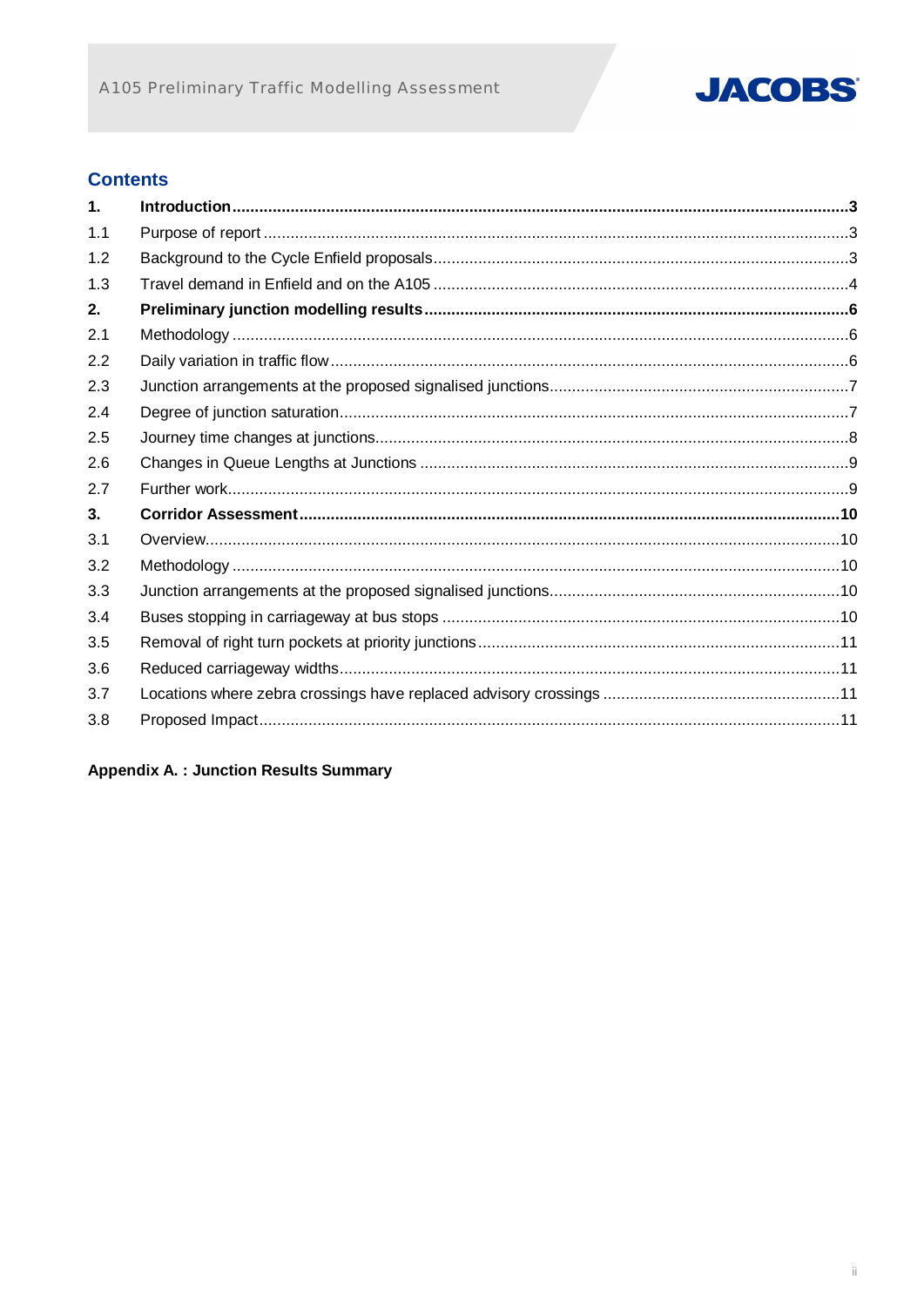

# **1. Introduction**

### **1.1 Purpose of report**

- 1.1.1 This preliminary technical note describes some of the background to the Cycle Enfield proposals, analyses existing data on traffic on the A105 and reports on preliminary modelling of the changes proposed by the Cycle Enfield project at junctions on Green Lanes in Enfield.
- 1.1.2 The scheme is currently subject to a road safety audit and further modelling may be required, depending on the results of the audit. The base traffic models used have been audited and approved by TfL. Once the proposed scheme is finalised, the proposed scheme models will then be formally audited by TfL.
- 1.1.3 An increase in cycling is expected to support delivering the following benefits, as specified in TfL's summary report on 'Delivery of the benefits of cycling in outer London'<sup>1</sup>:
	- Improved air quality;
	- Reduced childhood obesity;
	- Improved quality of life;
	- Tackling health inequalities;
	- Strengthened local economies by boosting local journeys;
	- Address the climate change agenda;
	- Create liveable streets:
	- Reduced requirement for car parking spaces, freeing up valuable land.
- 1.1.4 The Cycle Enfield project aims to:
	- Make places cycle-friendly and provide better streets and places for everyone;
	- Make cycling a safe & enjoyable choice for local travel;
	- Create better, healthier communities;
	- Provide better travel choices for the 34% of Enfield households who have no access to a car and an alternative travel choice for the 66% that do;
	- Transform cycling in Enfield:
	- Encourage more people to cycle;
	- Enable people to make short journeys by bike instead of car.

### **1.2 Background to the Cycle Enfield proposals**

1.2.1 Cycling is a core part of the Mayor of London's proposals for transport and is one the measures aimed at dealing with the huge growth in population and employment expected in London. There has been a growth of some 5m daily trips on London's transport networks since 1993. There is a recognition that the solution to this expected growth in travel and congestion is to offer better and more sustainable transport choices – cycling is a key element in this.

-

<sup>1</sup> http://content.tfl.gov.uk/benefits-of-cycling-summary.pdf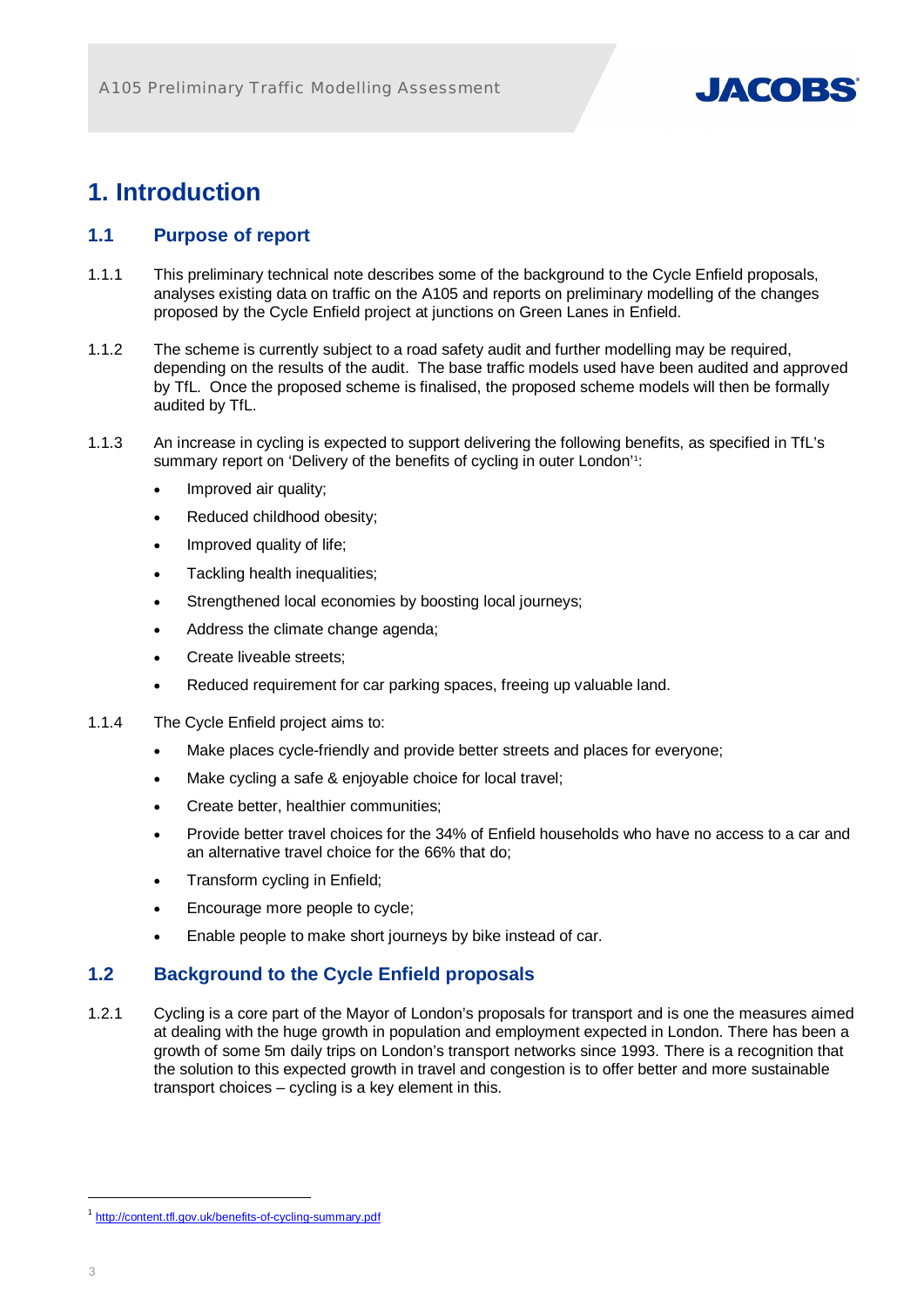

- 1.2.2 The investment in London over the last decade into better public transport, walking and cycling is changing travel behaviour - car travel is down 1m trips per day in a decade, even with a 20% population growth - people are shifting to public transport, walking and cycling. Last year was the first year when use of public transport, walking and cycling exceeded car use.
- 1.2.3 TfL's research into the potential for cycling estimated that a total of 4.3 million additional trips each day are potentially cycleable, with nearly two thirds of these currently made by car, with the remainder largely made by bus. Four in ten of these trips are made for shopping and leisure purposes and just under a quarter for work purposes -the greatest unmet potential for growth is within outer London, which has an estimated 54 per cent of these potentially cycleable trips.
- 1.2.4 Consequently the Mayor's Cycling Vision was developed, and various measures were proposed, with the aim of reaching a target of 5% of London journeys by bike by 2026. There is strong evidence that this level of investment leads to changes in travel behaviour:
	- x Cycle hire now has some 10m trips a year;
	- Cycling to work in London has doubled in the last 10 years;
	- Cycle Superhighways had a 47-83% increase in cycle use;
	- The number of cyclists entering central London in the morning peak has increased by 177 per cent since 2001 on TLRN roads.
	- In Central London, traffic has been dropping while cycling has been increasing, for example on the Embankment traffic is down 24%, on Farringdon Street it is down 44%.
	- In the morning peak (2012) cycles accounted for 26 per cent of all vehicular traffic crossing the central London cordon inbound to central London and for 22 per cent of vehicular traffic heading out of central London in the evening peak – some roads had an even higher proportion of cyclists. While these increases are in central London, and lower changes are expected in outer London, they show the huge attraction of and potential for cycling in London.

### **1.3 Travel demand in Enfield and on the A105**

- 1.3.1 The London Plan indicates that the 2011 population in the four north London boroughs of Enfield, Barnet, Haringey and Waltham Forest combined was 1.2m, and is projected to grow to 1.4m by 2031<sup>2</sup>, an increase of 17%. Jobs in the four boroughs are forecast to rise from 390,000 to 430,000 over the same period, an increase of 10%.
- 1.3.2 Enfield Council's Core Strategy document, published in 2010, refers to 2008 GLA growth projections, which predicted an increase in resident population in the borough from 285,100 in mid-2007 to between 293,500 and 303,800 by 2026 (growth of between 3% and 6.6%). Updated figures from the GLA released in 2014 now suggest that the population of the borough is already close to 325,000, and trend-based forecasts suggest it could rise as high as 360,000 over the next ten years (although forecasts linked to future development and land availability suggest more modest growth to over 330,000 during the same period)<sup>3</sup>. GLA employment projections released this year also indicate that total jobs in the borough are forecast to increase from  $108,000$  in 2011 to 115,000 by 2026 $4$ .
- 1.3.3 The Enfield Core Strategy (2010) has a core objective to '*enhance traffic flow by the provision of appropriate infrastructure as well as the promotion of sustainable methods of transport and a pattern of development that reduces the need to travel*'.
- 1.3.4 It is also important to note in the context of this growth that the whole of Enfield is an Air Quality Management Area. In 2011 the Greater London Authority (GLA) identified ten Air Quality Focus Areas within LB Enfield, including Green Lanes at Palmers Green and Enfield Town. These were selected by the GLA as areas where there is the most potential for improvements in air quality within the Capital.

1

<sup>2</sup> http://content.tfl.gov.uk/north-srtp-plan-update-2014.pdf - page 4

<sup>3</sup> http://data.london.gov.uk/dataset/2014-round-population-projections

<sup>4</sup> http://data<u>.london.gov.uk/dataset/gla-employment-projections</u>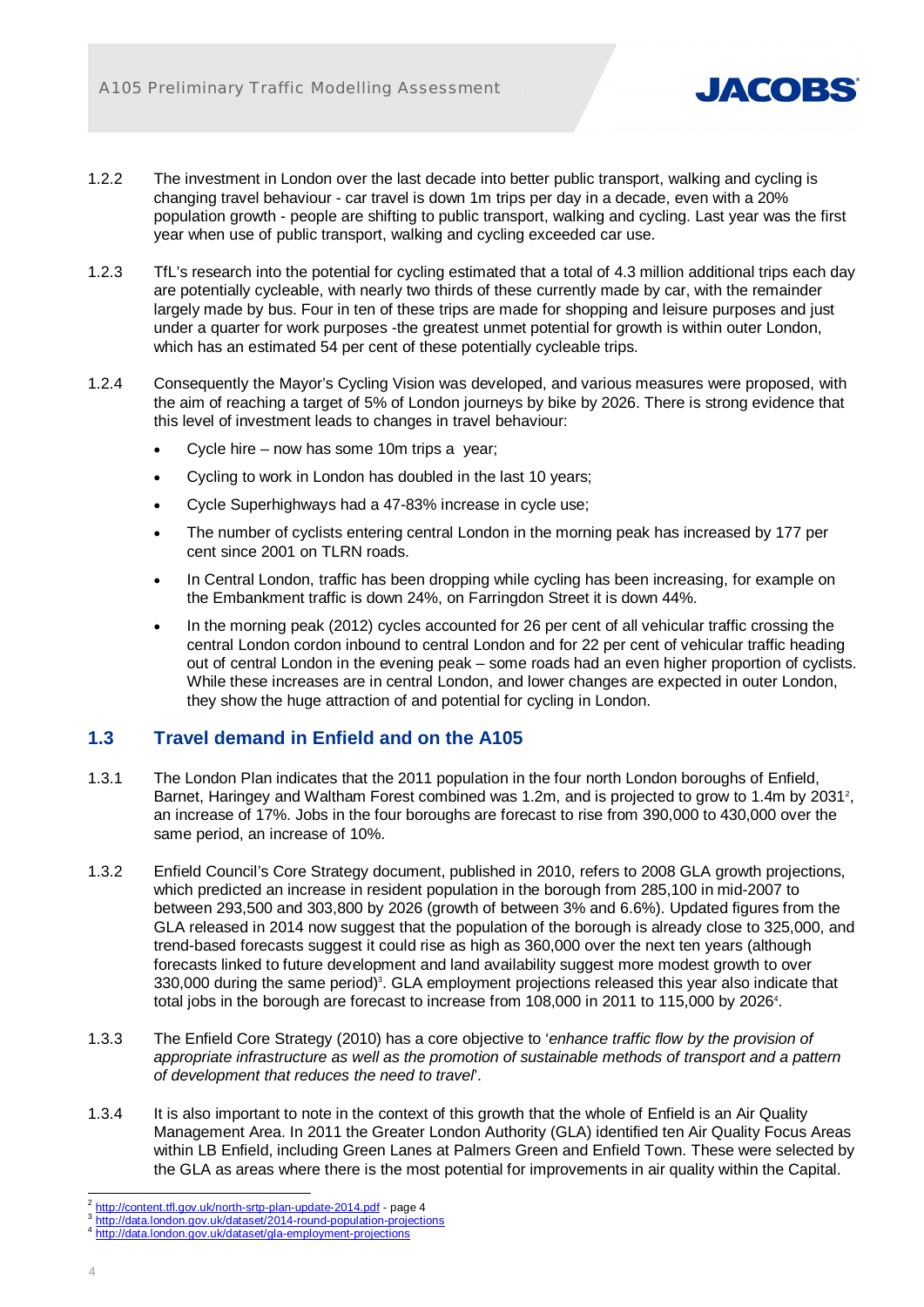

- 1.3.5 Despite recent increases in population and employment in the borough, daily traffic volumes along the A105 have fallen over the past 15 years. This trend is broadly in line with traffic volume trends evident across London as summarised in TfL's latest annual Travel in London report, published in 2014<sup>5</sup>. However, the report indicates that there are "*signs that traffic in London is growing again after a decade of falls, this being reflected in indicators of road network performance (delay and journey time reliability)*". The report goes on to state that "*both 2012 and 2013 saw growth in [traffic in] outer London*" and that "*indications for 2014 are that traffic volumes have grown across London as a whole, as the economy recovers from recession and population continues to grow rapidly. It is possible that*  London is now seeing a movement away from a long period of stability on the road network in terms of *performance indicators such as delay and journey time reliability – this will become clearer over the coming year*".
- 1.3.6 The recent Roads Task Force estimated that delay per kilometre would increase Outer London congestion by 15% by 2031, and in the Enfield area by 10%.
- 1.3.7 Despite the reduction in daily traffic volumes since 2000 described above, the A105 corridor currently operates close to capacity during peak times. This is potentially due to a lower level of reduction in peak hour traffic when compared to daily trends, suggesting that the daily traffic profile along the corridor has become more peaked in recent years. Local junction modelling using current traffic flow data indicates that the A105 junctions with Village Road, Bush Hill Road/Church Street, Bourne Hill/Hedge Lane, Fox Lane, Alderman's Hill and Broomfield Lane/Oakthorpe Road all operate in excess of 95% of available capacity during peak times.
- 1.3.8 Any forecast growth in traffic volumes would therefore result in a significant increase in congestion and delays and a corresponding reduction in air quality along the A105 corridor, accompanied by a likely increase in rat-running along neighbourhood roads in the vicinity in the do-nothing scenario. In the context of the potential increases in traffic in outer London summarised above, it is therefore important that measures are implemented to reduce dependency on the car for people making journeys along this corridor.
- 1.3.9 The north London Sub-Regional Transport Plan (SRTP) summarises the public transport enhancements that will support a shift away from car use to some degree across the four boroughs in the sub-region (for example, London Overground capacity increases, rail enhancements in the Upper Lea Valley and the completion of the Thameslink Programme). However, these programmes are strategic in nature and are not focussed on the area around the A105 corridor, as illustrated in the 2014 SRTP update summary of proposals<sup>6</sup>.
- 1.3.10 In addition, the DfT traffic count data suggests that goods vehicle traffic constitutes a relatively low level of overall volumes along the corridor. The latest data from 2014 indicates that goods vehicles made up 16% of all motorised vehicular traffic along the southern section just to the north of the North Circular junction, reducing to 10-12% along sections further to the north. The proportion of goods vehicles is important since these vehicles are typically making delivery or servicing trips and are therefore much more difficult to transfer to other modes than car or motorcycle trips.
- 1.3.11 The data described above suggests that cycling has significant potential to help address the issue of traffic congestion and delays on the A105. TfL's Analysis of Cycling Potential report, published in December 2010, indicated that 94% of cycling trips are under 8km in length<sup>7</sup>. The report also identified that "*the greatest unmet potential for growth can be found within outer London – 54% of potentially cycleable trips – and only 5% of the 'total potential' in outer London is actually cycled*". Within the outer London North sub-region, only 4% of all identified potential cycle trips were actually being cycled.

<sup>1</sup> 5 http://content.tfl.gov.uk/travel-in-london-report-7.pdf

<sup>6</sup> http://content.tfl.gov.uk/north-srtp-poster-2014-update.pdf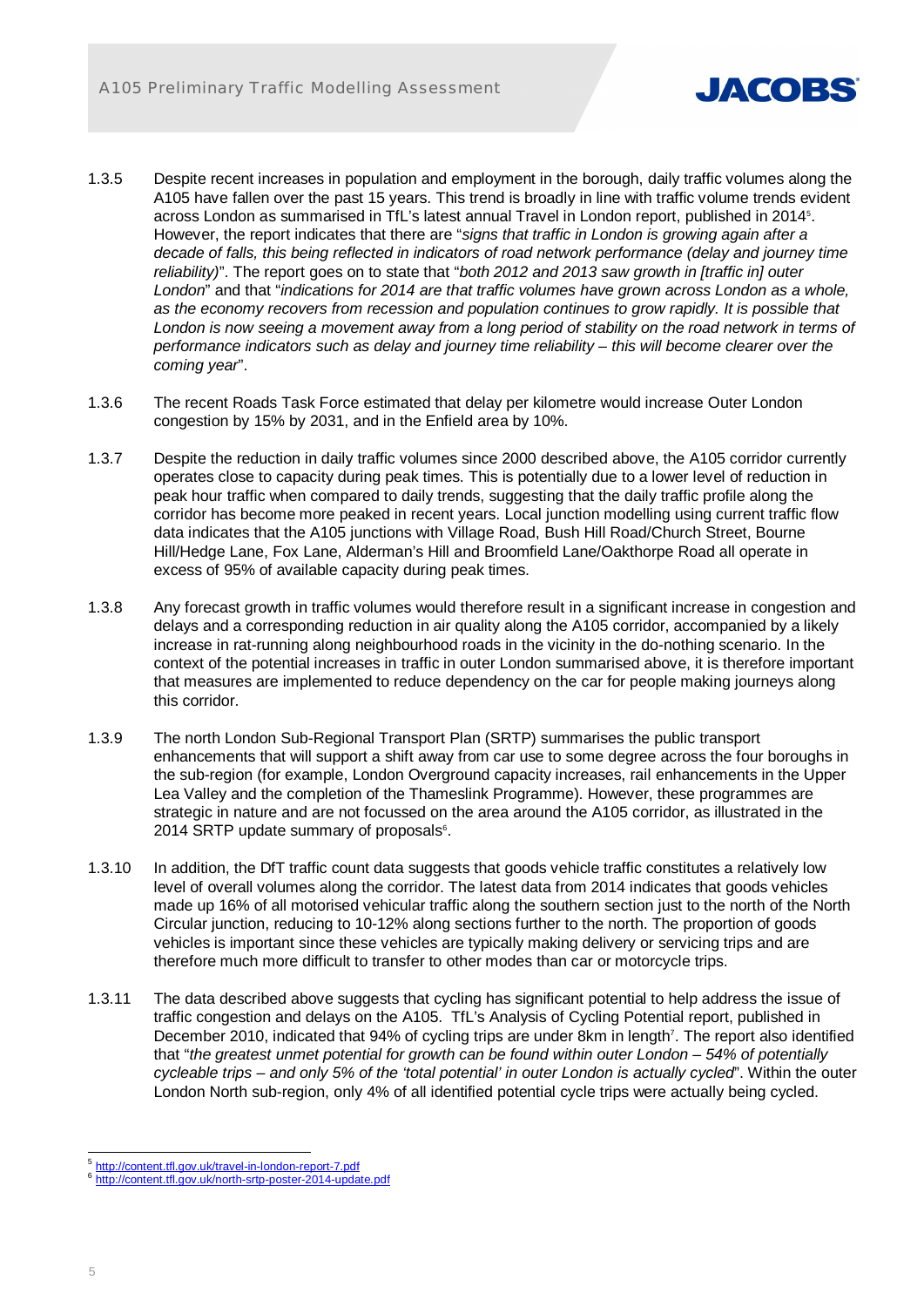

# **2. Preliminary junction modelling results**

#### **2.1 Methodology**

- 2.1.1 This report summarises the results of the preliminary traffic modelling on the A105. It is based on individual junction traffic models (ARCADY, PICADY and LINSIG) for each of the junctions where major changes are proposed as a result of the Cycle Enfield proposals.
- 2.1.2 The results are preliminary as the design is subject to a road safety audit and will also be audited by TfL, before the design and modelling results are finalised.
- 2.1.3 The tests are shown with a number of scenarios, based on potential reduction in vehicle flows along the corridor. The core scenario assumes a reduction of 5% of motor traffic on the corridor – The Cycle Enfield target is 5% of trips by cycle and it is anticipated that this mode shift will be concentrated on the routes with the highest level of facility, such as Green Lanes. This is considered conservative for the peak hours, based on experience elsewhere in London which indicates that the effect may be higher, particularly given the opportunity for some traffic to re-assign to e.g. the A10 but also recognises that some of these trips may come from bus or walk, as well as car. Two sensitivity tests have also been undertaken, one with a reduction of 2.5% of motor traffic and one with a 10% reduction.

#### **2.2 Daily variation in traffic flow**

2.2.1 The tests have been undertaken for the morning and evening peak hours, which as shown in Figure 1, are the busiest periods of the day. Outside of these periods traffic volumes decrease, with flows dropping by up to 25% in the periods between these peak periods - the modelling is therefore regarded as a conservative estimate and delays should be lower at most other times of the day.



**Figure 1: Greens Lanes Traffic Volumes.** 

*Surveys undertaken at a location south of Highfield Road in July 2014.*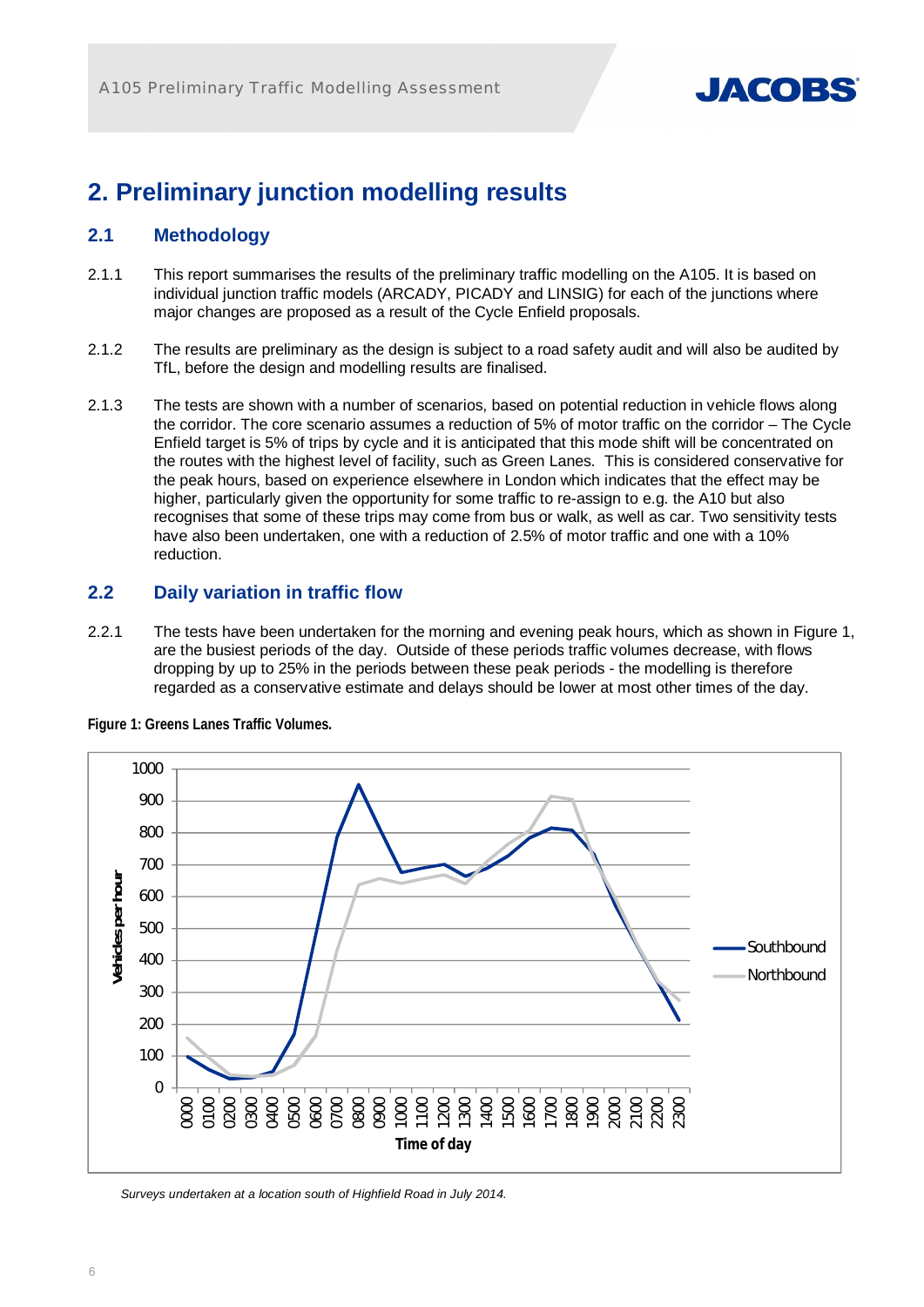

### **2.3 Junction arrangements at the proposed signalised junctions**

- 2.3.1 There are seven junctions where significant changes are proposed, which will be signal-controlled with provision for pedestrians and cyclists to safely progress through the junction, with Fox Lane converted from a roundabout to a priority controlled T-junction. These junctions have been modelled using standard traffic engineering software packages and TfL procedures, with base models approved by TfL. Final modelling will also be audited by TfL.
- 2.3.2 The preliminary modelling results indicate that the changes to journey times at junctions for vehicular traffic are not expected to be significant in the peak hours in the core scenario.
- 2.3.3 Some junctions can be improved with the proposals (for example Green Lanes/Broomfield Lane/Oakthorpe Road and Church Street/Bush Hill Road), while others show small additional delays. The results are different by direction and by peak; in some cases a junction has additional small delays in one direction, in one peak, and some time savings in another.
- 2.3.4 It should be noted that at junctions where priority control, or a roundabout, is being replaced by signals (Sainsbury's Access and Ford's Grove) delays do increase (see section 2.5 for more details). These junctions have been signalised to provide a safe progression through the junction for people cycling, whilst also providing signalised crossings at Ford's Grove.
- 2.3.5 A more detailed summary of the junction modelling results can be found at Appendix A.

#### **2.4 Degree of junction saturation**

- 2.4.1 Table 1 on the following page shows the estimated degree of saturation (DoS) at the junctions a DoS of over 100% indicates that a junction is overcapacity; a DoS of 90% is regarded as acceptable in congested urban locations.
- 2.4.2 The table shows that all junctions operate below 100% DoS, through all scenarios tested. The overall assessment is that capacity is not significantly affected – under the core scenario, only the Sainsbury's junction shows a significant change in capacity but still operates with a reasonable level of spare capacity. Notable improvements in capacity are expected in the am peak at the junctions of Alderman's Hill, Broomfield Lane/Oakthorpe Road and Church Street/Bush Hill Road, with improvements to the latter in the pm peak as well.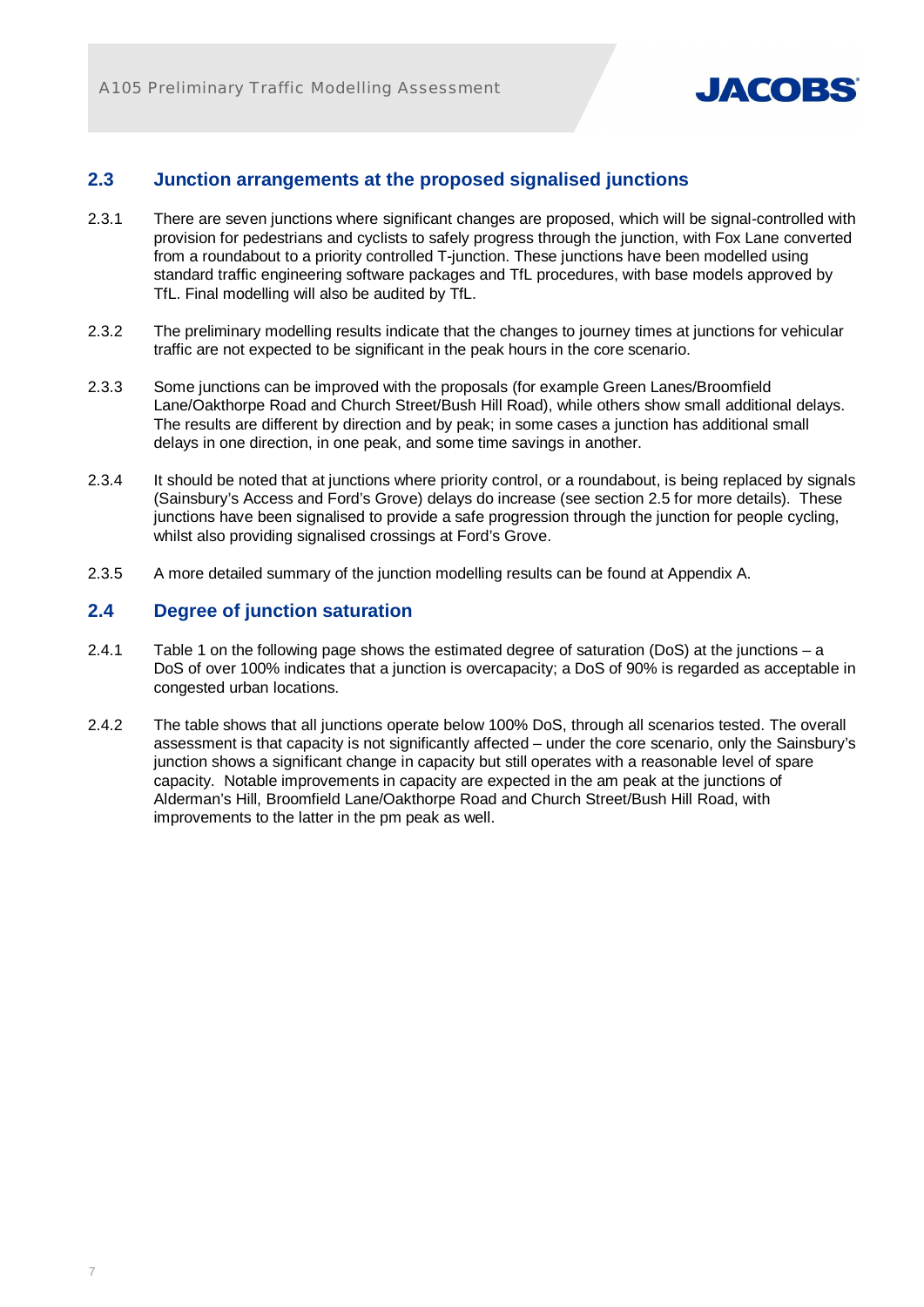

| <b>Junction</b>                                                         | <b>Base</b> |           |           | <b>Core Scenario</b><br>(5% Reduction) | <b>Sensitivity 1</b><br>(2.5% Reduction) |           | <b>Sensitivity 2</b><br>(10% Reduction) |           |  |  |
|-------------------------------------------------------------------------|-------------|-----------|-----------|----------------------------------------|------------------------------------------|-----------|-----------------------------------------|-----------|--|--|
|                                                                         | <b>AM</b>   | <b>PM</b> | <b>AM</b> | <b>PM</b>                              | <b>AM</b>                                | <b>PM</b> | <b>AM</b>                               | <b>PM</b> |  |  |
| <b>Ridge Avenue/Village Road/Bush</b><br><b>Hill Road/Church Street</b> | 95.6        | 96.3      | 83.2      | 80.5                                   | 92.4                                     | 84.3      | 77.8                                    | 78        |  |  |
| A105/Fords Grove/Station Road                                           | 85.0        | 87.0      | 88.5      | 80.3                                   | 91.7                                     | 82.4      | 83.6                                    | 76.2      |  |  |
| Green Lanes/Sainsbury's                                                 | 37.1        | 82.0      | 72.8      | 90.4                                   | 74.7                                     | 92.7      | 69                                      | 85.6      |  |  |
| A105/Bourne Hill/Hedge Lane                                             | 96.7        | 97.2      | 93.6      | 92.5                                   | 96.6                                     | 93.8      | 88.6                                    | 90.8      |  |  |
| <b>Green Lanes/Fox Lane</b>                                             | 77.9        | 87.6      | 74.0      | 83.0                                   | 78.0                                     | 87.0      | 67.0                                    | 76.0      |  |  |
| Green Lanes/Alderman's Hill<br>(Signalised)                             | 95.3        | 93.2      | 72.2      | 86.9                                   | 74.1                                     | 89.1      | 68.3                                    | 82.1      |  |  |
| <b>Green Lanes/Broomfield</b><br>Lane/Oakthorpe Road                    | 99.2        | 99.4      | 88.2      | 93.5                                   | 90                                       | 95.8      | 92.4                                    | 87.8      |  |  |

**Table 1: Preliminary Estimates of Degree of Saturation at Signalised Junctions** 

### **2.5 Journey time changes at junctions**

- 2.5.1 Table 2 on the following page, shows the estimated changes in journey time at the junctions in minutes per Passenger Car Unit (PCU), during the peak periods for the northbound and southbound movements on the A105. A (PCU) is a method used in transport modelling to allow for the different vehicle types within a traffic flow group to be assessed in a consistent manner. The factors are 1 for a car or light goods vehicle, 1.5 for a medium goods vehicle, 2 for a bus, 2.3 for a heavy goods vehicle, 0.4 for a motorcycle and 0.2 for a pedal cycle.
- 2.5.2 As with the degree of saturation table (Table 1), some junctions experience reductions in journey times for one or both movements, and others experience increases in journey times, when considering the core scenario. The junction with Sainsbury's experiences the highest increase in journey times in the northbound direction (between 20 and 35 seconds), with the southbound approach increased by approximately 5 seconds. The A105 southbound approach to Ford's Grove increases by between 8 and 14 seconds, with the northbound approach increasing by between 4 and 5 seconds. In the AM Peak the northbound and southbound approach at Bourne Hill/Hedge Lane increase by between 15 and 24 seconds, with the southbound approach increasing by 7 seconds in the PM Peak. At the Fox Lane junction the conversion to a priority controlled junction increase the southbound delay by between 5 and 7 seconds, but reduces the northbound delay by between 8 and 28 seconds. However, Bush Hill Road/Church Street, Alderman's Hill and Bush Hill Road/Oakthorpe Road junctions show an overall reduction in journey times (up to 1 minute 6 seconds) on the Green Lane approaches.
- 2.5.3 When the overall delay based on the junction modelling is considered, most changes are small, with no change (plus or minus) more than 40 seconds at any location, apart from the Green Lanes/Broomfield Lane/Oakthorpe Road (where there is an improvement in journey time of 1 minute 6 secs on the southbound approach). Total changes for the core scenario summed across all the junctions show a range between a decrease in journey time of 1m 18 seconds seconds and an increase of 15 seconds. These changes are not regarded as significant given the conditions on the corridor and the significant improvements in cycling, with some pedestrian improvements also integrated.
- 2.5.4 We note that it is also proposed to link the junctions controls using SCOOT (Split Cycle Offset Optimisation Technique), which can detect daily fluctuations in flows and manage the junction timings accordingly to optimise the network, and this is likely to improve the resilience of the network.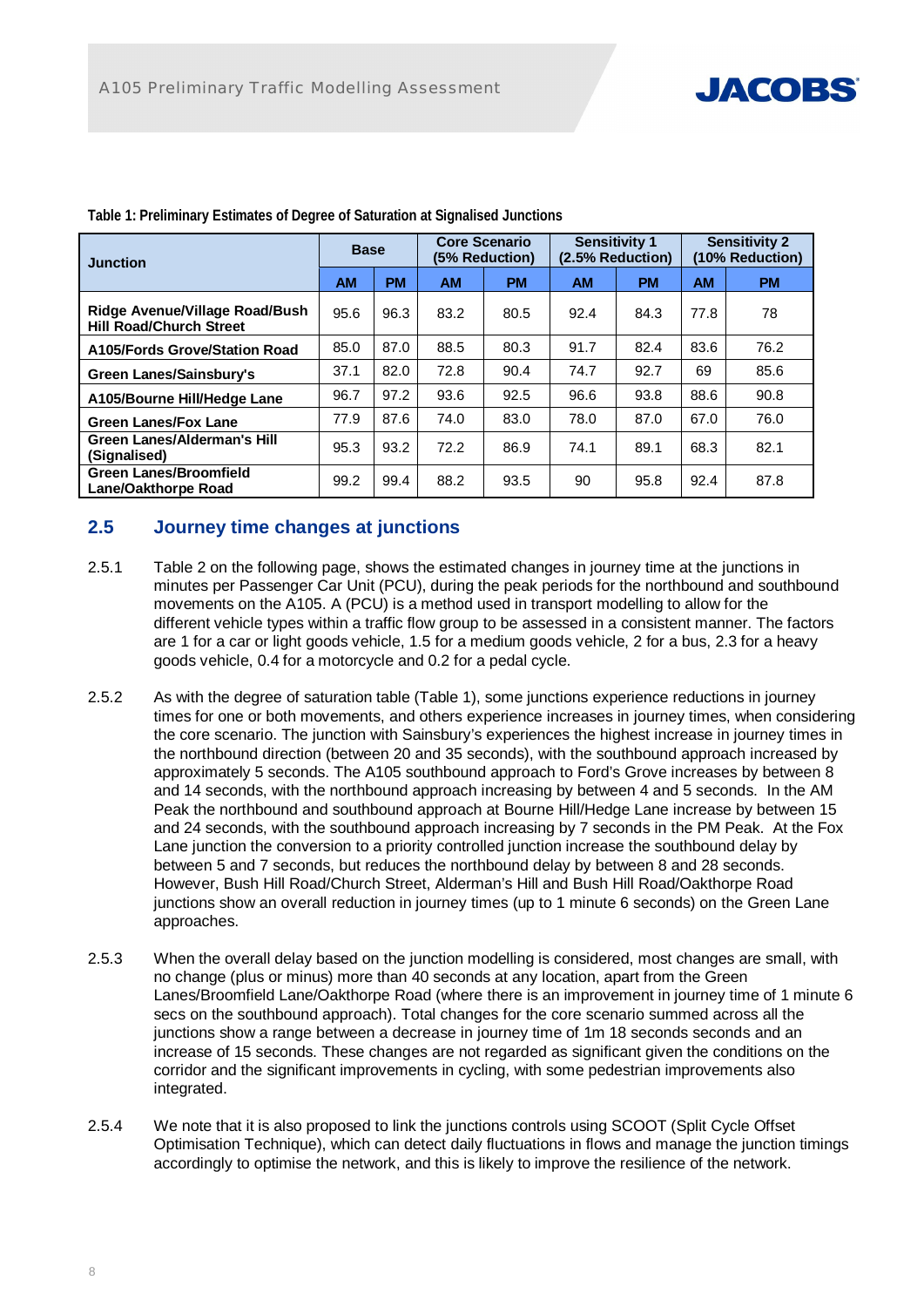

| <b>Junction</b>                | <b>Movement</b> | <b>Core Scenario</b><br>(5% Reduction) |           | <b>Sensitivity 1</b><br>(2.5% Reduction) |           | <b>Sensitivity 2</b><br>(10% Reduction) |           |  |
|--------------------------------|-----------------|----------------------------------------|-----------|------------------------------------------|-----------|-----------------------------------------|-----------|--|
|                                |                 | <b>AM</b>                              | <b>PM</b> | <b>AM</b>                                | <b>PM</b> | <b>AM</b>                               | <b>PM</b> |  |
| Ridge Avenue/Village Road/Bush | Northbound      | $-16.4$                                | $-7.1$    | $-11.3$                                  | $-4.5$    | $-20.0$                                 | $-8.3$    |  |
| Hill Road/Church Street        | Southbound      | $-12.4$                                | $-35.7$   | $-9.5$                                   | $-33.5$   | $-15.4$                                 | $-35.8$   |  |
| A105/Fords Grove/Station Road  | Northbound      | 5.3                                    | 3.5       | 4.3                                      | 4.6       | 4.7                                     | 1.7       |  |
|                                | Southbound      | 13.5                                   | 7.9       | 9.6                                      | 9.5       | 8.9                                     | 5.4       |  |
|                                | Northbound      | 20.2                                   | 34.8      | 20.9                                     | 39.6      | 19.1                                    | 29.1      |  |
| Green Lanes/Sainsbury's        | Southbound      | 5.2                                    | 5.0       | 5.9                                      | 5.7       | 4.0                                     | 3.8       |  |
|                                | Northbound      | 23.5                                   | $-1.8$    | 27.1                                     | 4.8       | 17.8                                    | $-16.0$   |  |
| A105/Bourne Hill/Hedge Lane    | Southbound      | 14.6                                   | 7.0       | 21.5                                     | 8.9       | 4.9                                     | 0.7       |  |
|                                | Northbound      | $-8.2$                                 | $-28.1$   | $-8.2$                                   | $-28.1$   | $-8.2$                                  | $-28.1$   |  |
| Green Lanes/Fox Lane           | Southbound      | 5.0                                    | 7.4       | 5.6                                      | 8.6       | 3.8                                     | 5.6       |  |
| Green Lanes/Alderman's Hill    | Northbound      | $-2.4$                                 | $-4.8$    | $-2.0$                                   | $-2.4$    | $-3.0$                                  | $-8.4$    |  |
| Signalised                     | Southbound      | $-38.2$                                | $-2.9$    | $-37.4$                                  | $-1.8$    | $-39.5$                                 | $-5.1$    |  |
| Green Lanes/Broomfield         | Northbound      | $-7.5$                                 | $-36.5$   | $-7.0$                                   | $-31.9$   | $-8.5$                                  | $-41.8$   |  |
| Lane/Oakthorpe Road            | Southbound      | $-1m6s$                                | $-26.1$   | $-1m4s$                                  | $-27.0$   | $-1m9s$                                 | $-33.6$   |  |
|                                | Northbound      | 14.5                                   | $-40.0$   | 23.8                                     | $-17.9$   | 1.9                                     | $-1m18s$  |  |
| Total                          | Southbound      | $-1m18s$                               | $-37.4$   | -1m9s                                    | $-29.6$   | $-1m42s$                                | $-59.0$   |  |

|  | Table 2: Preliminary Estimates of Change in Journey time at Signalised Junctions (seconds) |  |  |  |
|--|--------------------------------------------------------------------------------------------|--|--|--|
|  |                                                                                            |  |  |  |
|  |                                                                                            |  |  |  |

### **2.6 Changes in Queue Lengths at Junctions**

- 2.6.1 The modelling results for queues at each of the key junctions can be found in the junction results summary tables shown in Appendix A. Where junctions have been converted from priority control, or a roundabout, to a signalised junction it can be seen that queues do increase. The modelling for signalised junction produce results for the Mean Maximum Queue (MMQ) which is the estimated mean number of PCUs which have added onto the back of the queue up to the time when the queue finally clears.
- 2.6.2 The notable increases in queues are on the approaches to the junction with Sainsbury's, where the northbound movement is currently free flow and the proposed queue for the core scenario is between 13 and 27 and the increase on the southbound approach between 10 and 13. Ford's Grove also experiences an increase in queues on the all approaches with a maximum increase of 15 PCUs, although it should be noted that this total is over both lanes on the southbound approach in the AM Peak. The northbound approach to the Bourne Hill/Hedge Lane junction also experiences and increase in queue of 9 PCUs in the AM Peak.

#### **2.7 Further work**

2.7.1 Prior to the commissioning of the detailed design element of the scheme the designs will be subject to a Road Safety Audit and the comments received as a result of this will be incorporated into the designs. Once the designs and modelling have been finalised they will be subject to a formal audit by TfL to verify the results. The base modelling has already been through this process and has been used to develop the proposed models to date. In addition, work is ongoing on other areas of the scheme, based on consultation feedback.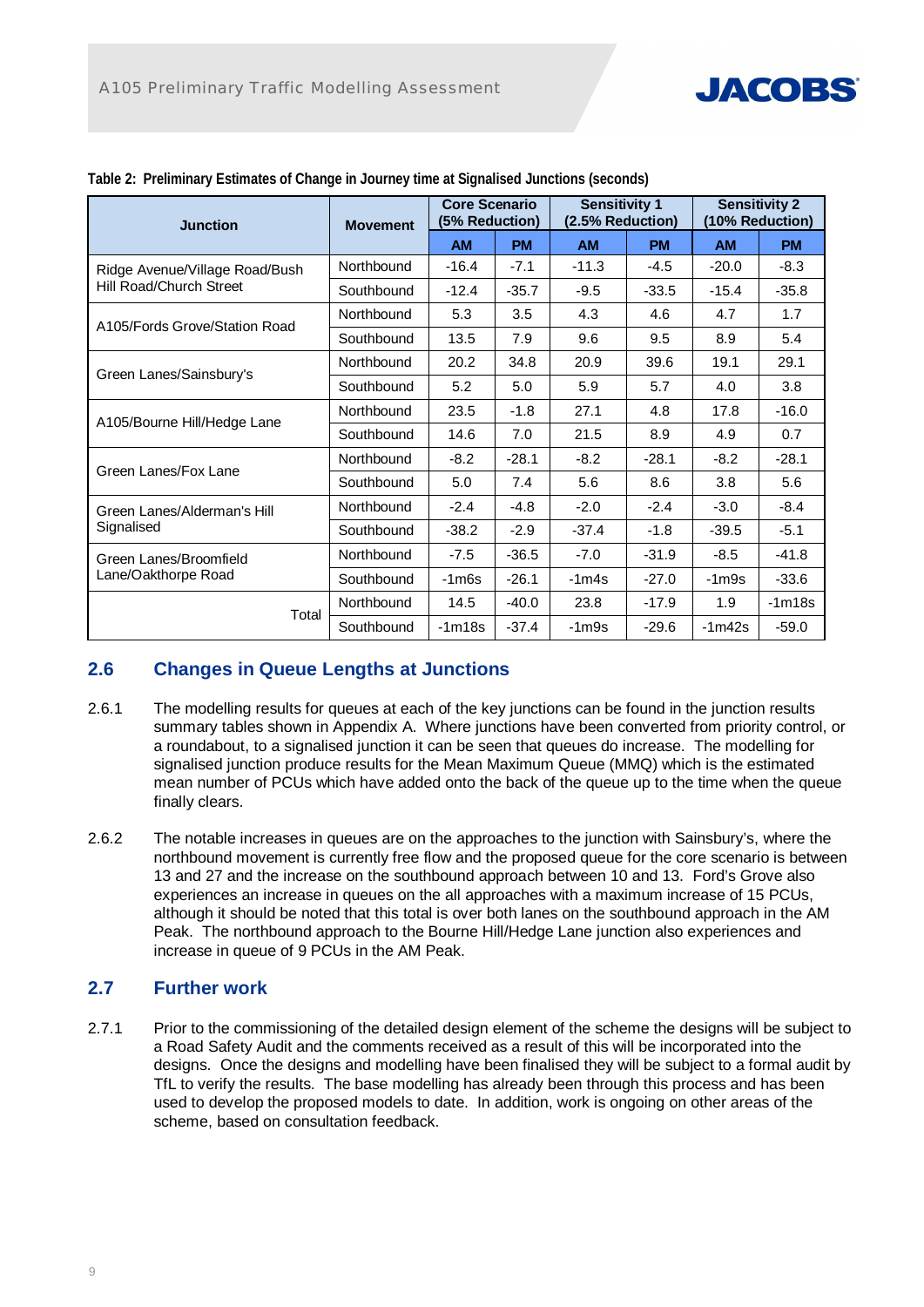

# **3. Corridor Assessment**

#### **3.1 Overview**

There are a number of interventions introduced as part of the scheme that may have a potential impact on vehicles journey times, as follows:

- Major changes to junction arrangements, as described above;
- Buses stopping in-carriageway (in-line) at bus stops;
- Removal of right turn 'pockets (at priority junctions);
- Reduced carriageway widths;
- Changes to pedestrian crossings.

An assessment has therefore been carried out on the cumulative effect of the interventions.

#### **3.2 Methodology**

The A105 scheme covers approximately 3.2 miles. Journey times along the full length of the corridor affected by the scheme vary during different periods of the day and direction but are approximately 10-15mins in each direction. Average speeds along the full length of the corridor therefore range between about 13mph and 19mph.

A spreadsheet model was developed to simulate traffic flow along the A105, including the effect of 'delay' locations (in this case junctions and bus stops). The model covered the full length of the corridor from the North Circular to Enfield Town and both directions of traffic were modelled in two time periods (weekday AM peak hour and PM peak hour).

The model was based on 5 second time increments. A 5 minute lead-in period and a 15 minute lead-out period were incorporated around the modelled hour. During the modelled hour traffic enters at a rate based on observed data, and in the lead-out period no further traffic was assumed to enter, allowing residual delay to be calculated.

A 'base' situation was modelled and this was then compared to a 'do-something' situation with the relevant scheme in place. The base model predicted a total journey time (including delay impacts) of 13 minutes along the full length of the corridor during peak times (in both directions) and slightly less in the off peak direction, which is within the range from observed data.

The potential impact of each of intervention type is described in the following sections.

#### **3.3 Junction arrangements at the proposed signalised junctions**

There are seven junctions where changes are proposed, with the results described in earlier chapters of this report.

### **3.4 Buses stopping in carriageway at bus stops**

The proposed design has a number of bus stops where buses will need to stop in the carriageway, and traffic will need to stop behind them. This is likely to have the following impacts:

- bus journey times should decrease at most bus stops, buses currently need to merge with traffic, causing delays;
- Delay traffic behind stopping buses.

The modelling forecasts described above are conservative for two key reasons as follows: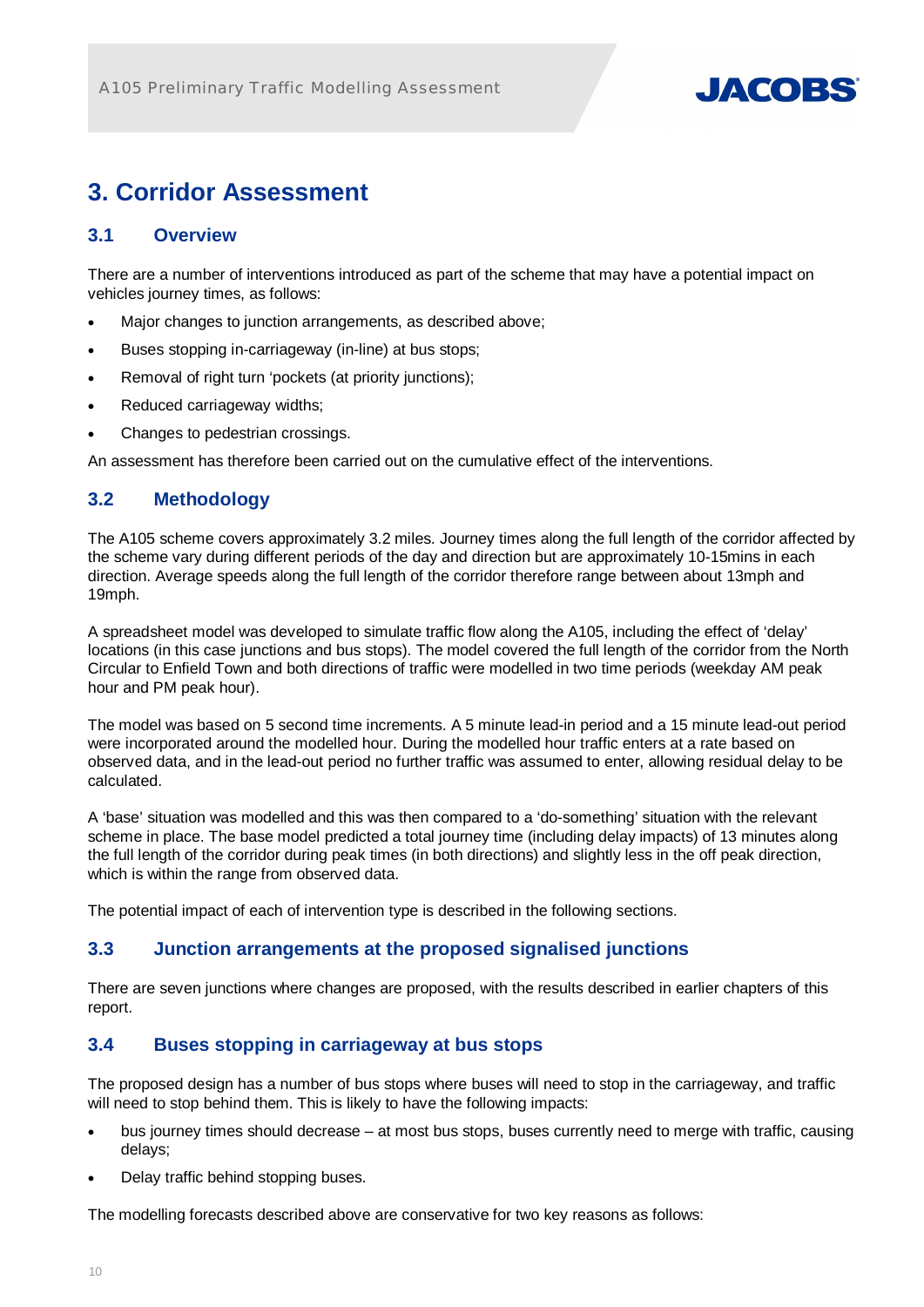

- No over-taking of buses at stops is assumed to occur on the corridor during the modelled time periods, where there is no overtaking lane – in reality, some drivers will over-take buses, reducing delay impacts associated with buses stopping at in-line stops;
- No time savings for bus passengers are assumed as a result of buses no longer being delayed merging into traffic at stops that are effectively converted to in-line facilities – typical practice at TfL currently is to provide in-line bus stops with kerb build-outs on most bus corridors to prevent delays of this nature to services.

### **3.5 Removal of right turn pockets at priority junctions**

The scheme includes the removal of some 19 right-turn 'pockets' on the A105, 10 in the northbound direction and 9 in the southbound direction. The average increase in delay at these junctions is approximately 2-4 seconds for vehicles held behind the right turning traffic. However, it is expected that this will result in a negligible increase in the overall journey time because traffic will have a clear corridor after the vehicles have turned and also will proceed to the subsequent signalised junction, where it will join the back of the queue. This negates the earlier delay experienced on the corridor. However, a delay associated with the removal of the right turn pockets has been included in the corridor journey time.

#### **3.6 Reduced carriageway widths**

While the carriageway narrows with the introduction of the scheme, it will remain wide enough for two vehicles to pass and it is not felt that the average speed on the links will reduce below the existing average speed of approximately 22 to 27mph under free flow conditions.

#### **3.7 Locations where zebra crossings have replaced advisory crossings**

Some pedestrian advisory crossings would be replaced with zebra crossings as part of the scheme. The new zebra crossings would predominantly be located in residential areas, and while they serve key desire lines the pedestrian footfall is relatively light when compared to town centre locations.

It is therefore not expected that this would have an impact on the average journey time of the traffic on the corridor, but it is accepted that there would be delays occasionally when a pedestrian and/or cyclists is crossing. It should however be noted that the new crossings would have significant advantages for pedestrians and disabled people in particular.

### **3.8 Proposed Impact**

Based on the modelling assessment described above, the estimated increase in journey time (in seconds per mile) based on the proposed junctions and bus stops are as shown in Table 3.

| <b>Additional delay</b><br>(seconds per mile) |    | Northbound   Southbound |  |  |  |  |
|-----------------------------------------------|----|-------------------------|--|--|--|--|
| AM peak                                       | 33 | 24                      |  |  |  |  |
| PM peak                                       | 25 | 47                      |  |  |  |  |

**Table 3: Additional vehicle delay (seconds per mile)**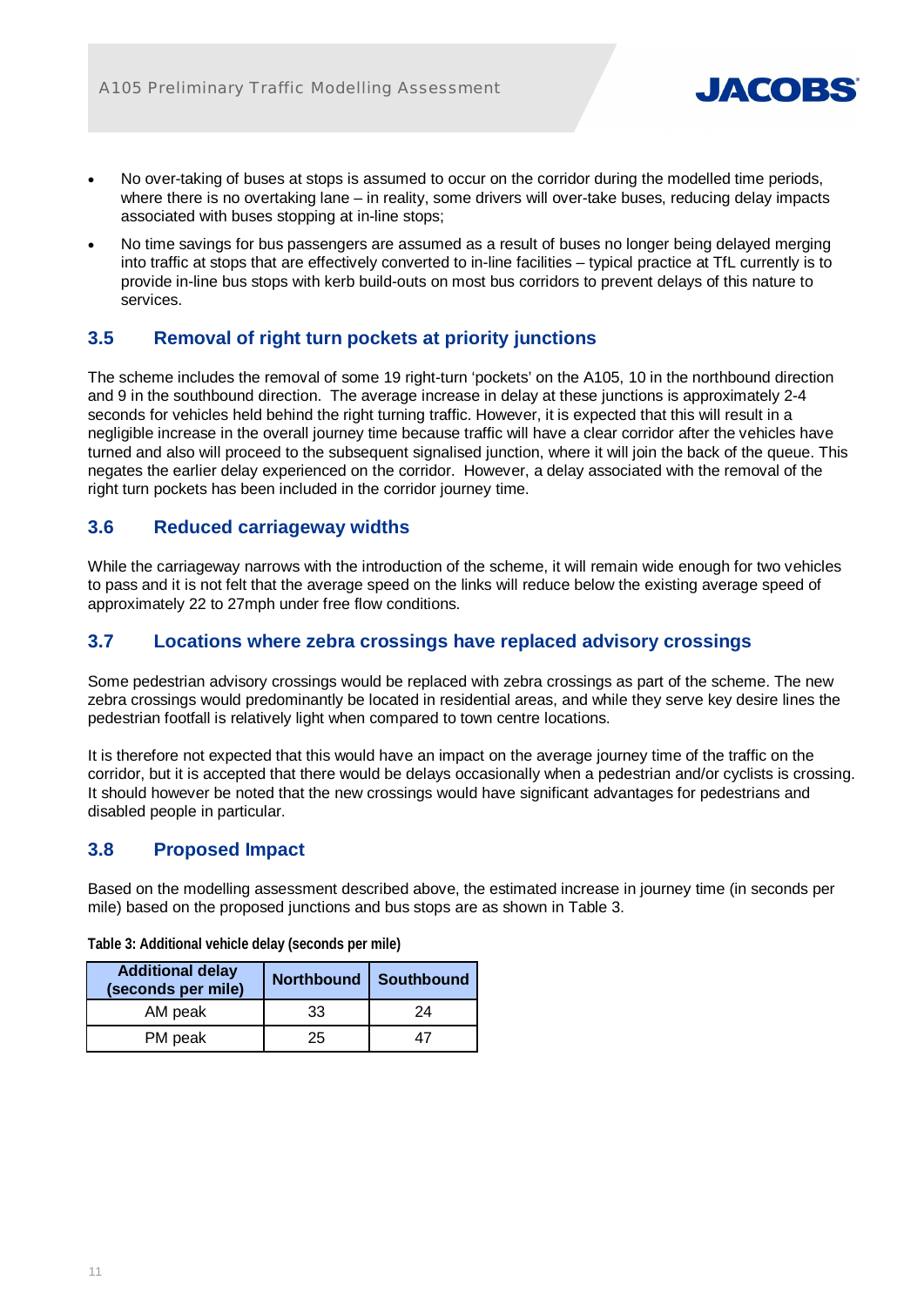

# **Appendix A. : Junction Results Summary**